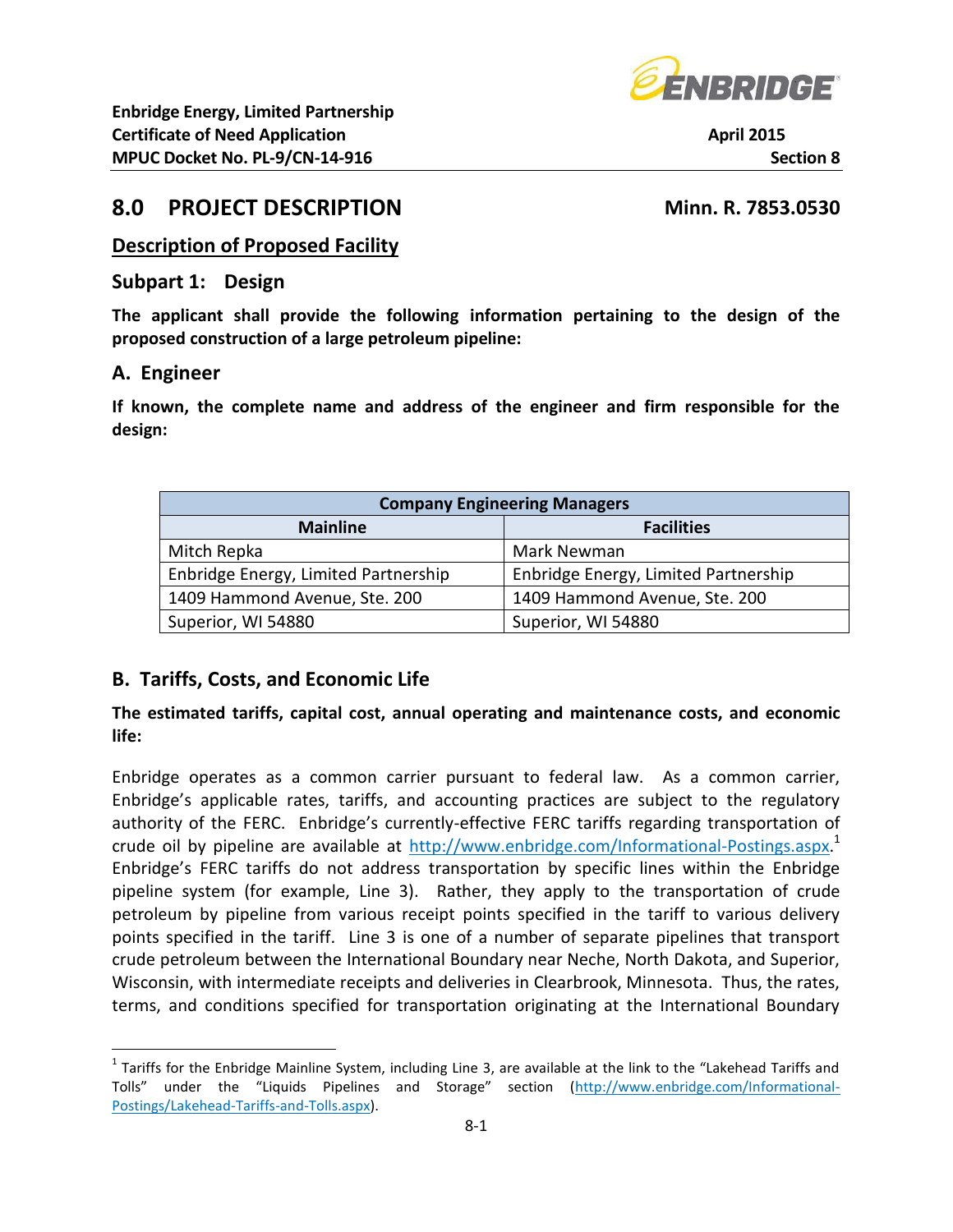

near Neche, North Dakota, or at Clearbrook, Minnesota, are applicable to those volumes of crude petroleum transported on Line 3. Because the applicable rate is the same regardless of which specific pipeline is used between those points, Enbridge determines which volumes move on which specific pipeline as an operational matter, considering the overall efficiency of the pipeline system and other relevant operational factors.

Given that Enbridge's rates are subject to the jurisdiction of the FERC, Enbridge has not supplied operating and maintenance costs in its application. The rates for the Project will be recovered based on surcharges negotiated with Enbridge's shippers, pursuant to the applicable tariffs on file at the FERC. The capital cost of the Project is approximately \$2.1 billion.

The economic life of the Project can be described as the length of time over which the continued operation of the Project will be financially feasible. The anticipated economic life of the Project will be no less than 30 years. Conversely, the physical life of the Project – defined as the length of time over which the Project will be capable of transporting product – will be indefinite with proper construction, maintenance, and integrity management systems.

# **C. Products Transported**

### **A list of the categories of petroleum products the large pipeline is intended to transport:**

As defined in its FERC Rules and Regulations, Enbridge currently transports the following commodities within its multi-pipeline system:

> Condensate (CND) Light Crude Petroleum (LGT) Heavy Crude Petroleum (HVY) Natural Gas Liquid (NGL)

The Project will transport the following liquid petroleum commodities:

Light Crude Petroleum (LGT) Heavy Crude Petroleum (HVY)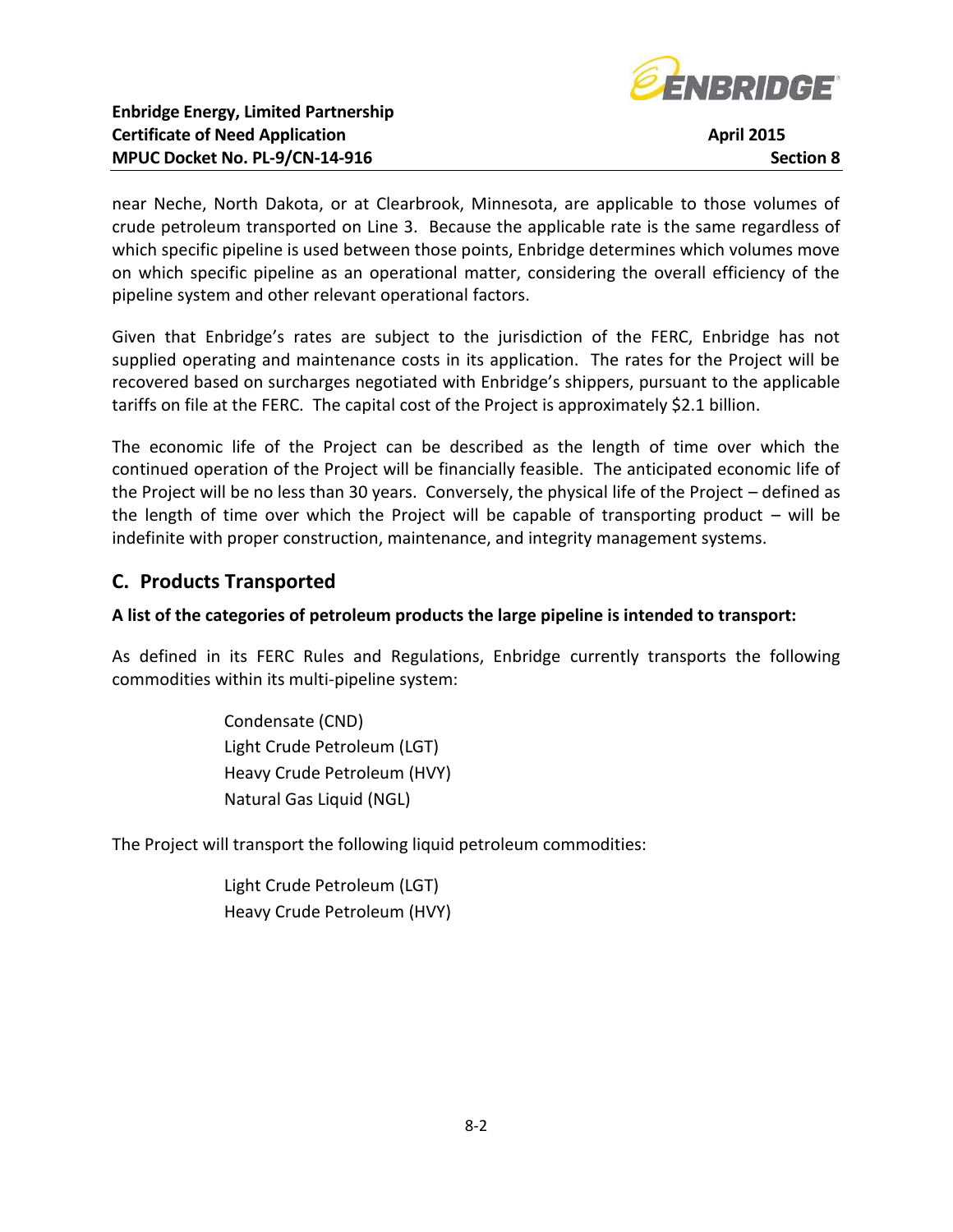

## **D. Design Capacity, Pipe Diameter, Project Length, and Pumping Stations**

**Its initial and ultimate design capacities in barrels per day.**

Two definitions are used to describe pipeline capacity: Design Capacity and Annual Capacity.

- **Full Design Capacity**: The capacity of the pipeline and pump facilities, at its current or proposed design state for given types of liquids and their batch sequence. Full Design capacity is calculated assuming ideal operating conditions. The Project's full design capacity is 844 kbpd.
- **Annual Capacity or Nameplate Capacity**: The average sustainable pipeline throughput over a year. Annual capacity is calculated assuming historic average annual operating conditions. These operating conditions include scheduled and unscheduled maintenance, typical operating issues that arise, and crude supply availability. Annual capacity of a pipeline is typically 90% of design capacity, and represents the capacity requested in this Application. The Project's annual average capacity is approximately 760 kbpd.

Pursuant to the requirement of Minn. R. 7853.0530, Enbridge is providing for the Commission's information the ultimate design capacity for the pipeline considering its diameter, wall thickness, steel grade, and crude slate (irrespective of the number of pump stations proposed for the Project), which is 1,016 kbpd. This figure in turn, yields an ultimate annual average capacity of 915 kbpd. Further engineering design studies would be required to determine the number of pump stations needed to achieve the ultimate design capacity level, but that is not the level sought in this Appliction.

#### **Its diameter:**

The Project will be constructed with 36-inch diameter pipe.

#### **Length in Minnesota:**

The Project will replace approximately 282 miles of existing pipeline with 337 miles of pipeline. The increased length is primarily a result of the changed location of the ROW east of the Clearbrook Station.

#### **Maximum number of pumping stations in Minnesota, and nominal station spacing**:

As part of the Project, Enbridge plans to install eight new pumping stations, including valves, metering, monitoring equipment, and associated electrical facilities. Four of the new pumping stations will be installed adjacent to existing pumping stations. The final number and location of the pump stations will depend on the approved route, power availability, and detailed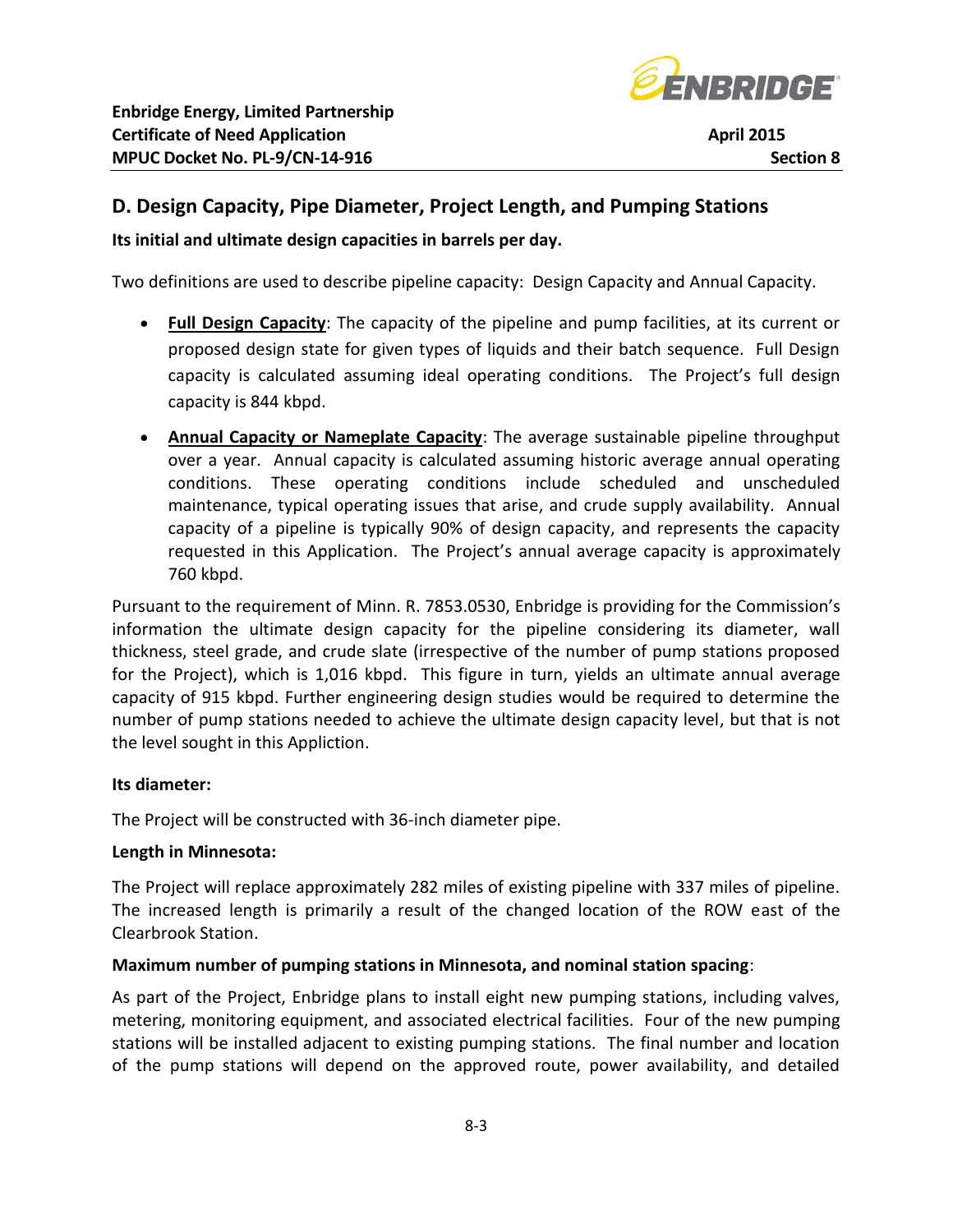

hydraulic modeling. The stations will be spaced an average of approximately 42 miles apart. The current proposed locations of the Project's pump stations are as follows in Table 8.1.D-1.

| <b>Table 8.1.D-1</b><br><b>Pump Station Locations</b>                      |             |            |           |                                                                                                                                                |  |
|----------------------------------------------------------------------------|-------------|------------|-----------|------------------------------------------------------------------------------------------------------------------------------------------------|--|
| <b>Facility Name</b><br><b>MP</b><br>County<br><b>State</b><br><b>Type</b> |             |            |           |                                                                                                                                                |  |
| Donaldson                                                                  | $25.1 - W$  | Kittson    | MN.       | <b>Pump Station</b>                                                                                                                            |  |
| Viking                                                                     | 59.4-W      | Marshall   | <b>MN</b> | <b>Pump Station</b>                                                                                                                            |  |
| Plummer                                                                    | $88.3-W$    | Red Lake   | MN.       | <b>Pump Station</b>                                                                                                                            |  |
| Clearbrook                                                                 | 121.5-W     | Clearwater | <b>MN</b> | Terminal<br>Connectivity,<br>Station,<br><b>PIG</b><br>Pump<br>Receiver/Launcher,<br>and<br>injection from existing tanks<br>61, 62, 63 and 64 |  |
| Two Inlets                                                                 | $45.6 - E$  | Hubbard    | MN        | <b>Pump Station</b>                                                                                                                            |  |
| <b>Backus</b>                                                              | $96.1 - E$  | Cass       | <b>MN</b> | PIG.<br>Station,<br>Pump<br>Receiver/Launcher                                                                                                  |  |
| Palisade                                                                   | 150.8-E     | Aitkin     | MN        | <b>Pump Station</b>                                                                                                                            |  |
| Cromwell                                                                   | $195.5 - E$ | Carlton    | <b>MN</b> | <b>Pump Station</b>                                                                                                                            |  |

### **E. Engineering Data**

#### **1. Pipeline System Map**

**A pipeline system map showing the route, mileage, location of pumping stations, mainline valves, petroleum storage facilities, and interconnections:**

A map of the Project is provided in Appendix A.

#### **2. Pipe & Valve Specifications**

#### **Specification for pipe (diameter, length, wall thickness, grade, and maximum allowable operating pressure):**

Pipe specifications for the Project were carefully designed to fulfill all regulatory safety requirements for pipeline operation.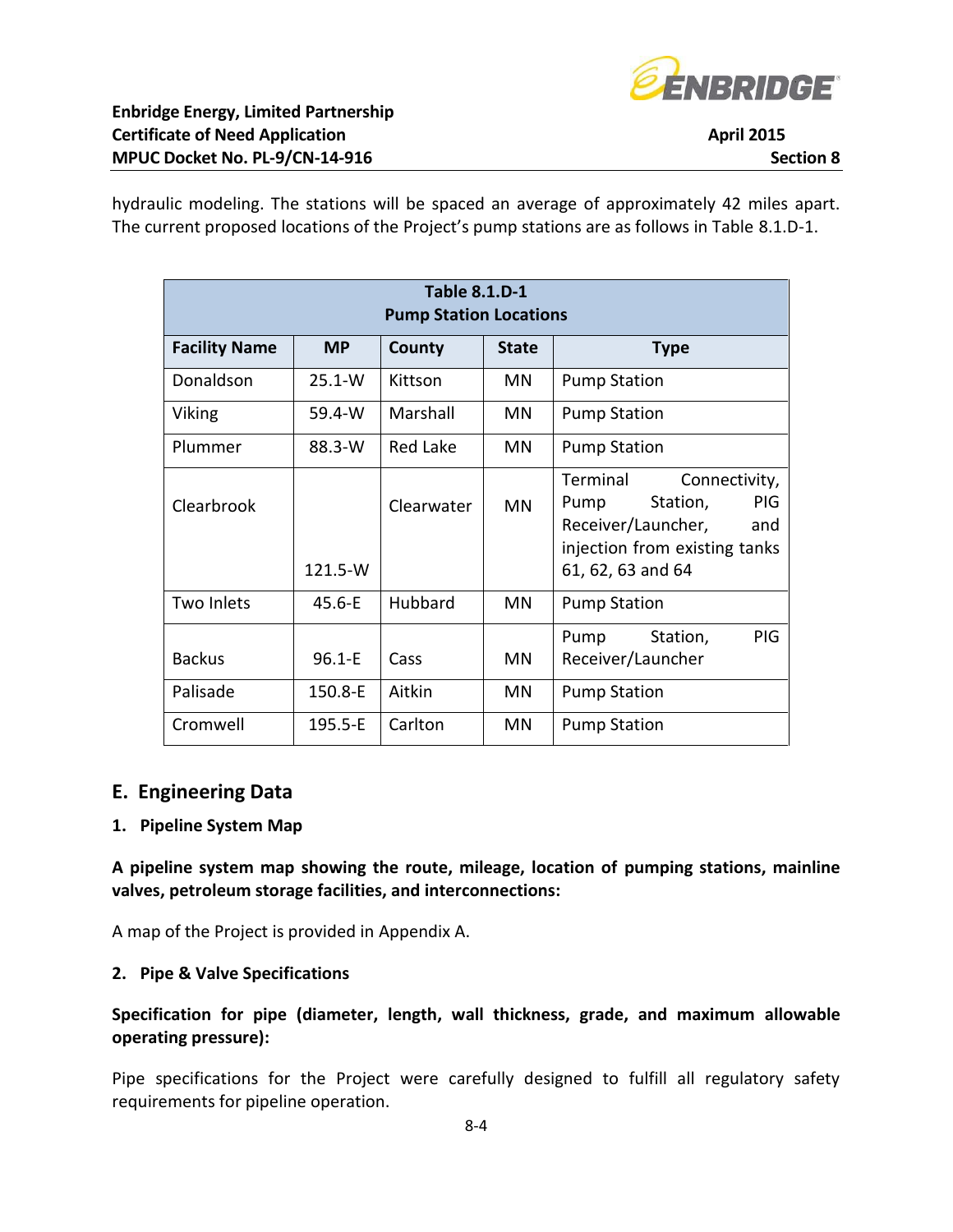

The determination of an appropriate pipeline wall thickness is governed by design criteria in the Code of Federal Regulations which incorporate numerous safety factors.<sup>2</sup> A minimum wall thickness requirement for pressure containment is calculated for the entire mainline to satisfy the desired MOP, thereby ensuring the mainline system can withstand normal operating pressure at the designed wall thickness. In addition, short lengths of heavier-wall pipe will be utilized at railways, roads, and water crossings The wall thickness, which will vary between .515-inch and .750-inch, and lengths of these sections will be determined on a site-specific basis during detailed engineering for the finale route. The increased wall thickness designed at these crossings is primarily implemented to account for the additional stress caused by exterior loads and additional stress encountered during installation.

Pipe for the Project will be made of low carbon, high-strength GX-70 steel and will be manufactured using a submerged arc welded (SAW) welding process. Table 8.1.E.2-1 summarizes the design parameters and estimated quantities of pipe required for the Project, which may be modified during detailed design engineering.

| Table 8.1.E.2-1<br><b>Mainline Pipe Design Parameters</b> |                                        |  |  |  |
|-----------------------------------------------------------|----------------------------------------|--|--|--|
| <b>Design Parameter</b>                                   | Specification                          |  |  |  |
| Pipe Size (Diameter)                                      | 36-inch outside diameter (NPS 36)      |  |  |  |
| <b>Estimated Length</b>                                   | 337 miles                              |  |  |  |
| <b>Wall Thickness</b>                                     |                                        |  |  |  |
| Nominal                                                   | 0.515 inch                             |  |  |  |
| Road Bore                                                 | 0.600 inch                             |  |  |  |
| Cased Railroad                                            | 0.600 inch                             |  |  |  |
| Uncased Railroad                                          | 0.750 inch                             |  |  |  |
| Horizontal Directional Drill (HDD)                        | 0.750 inch                             |  |  |  |
| Coating, mainline                                         | 14 mils Epoxy Bonding                  |  |  |  |
| Coating, trenchless                                       | 40 mils Epoxy Bonding ABR              |  |  |  |
| Grade (Pipe Type)                                         | X70 carbon steel pipe manufactured     |  |  |  |
|                                                           | according to API Specifications 5L PS2 |  |  |  |
| Maximum Operating Pressure <sup>3</sup>                   | 1440 psig                              |  |  |  |

 2 *See* Code of Federal Regulations (CFR) – Title 49 – Transportation, Part 195 – Transportation of Hazardous Liquids by Pipeline.

 $3$  Rule 7853.0530, subp. 1(E)(2) asks the applicant to provide the "maximum allowable operating pressure" for pipe. However, "maximum allowable operating pressure" is not applicable to crude oil pipelines, and instead, pressure is measured as "maximum operating pressure."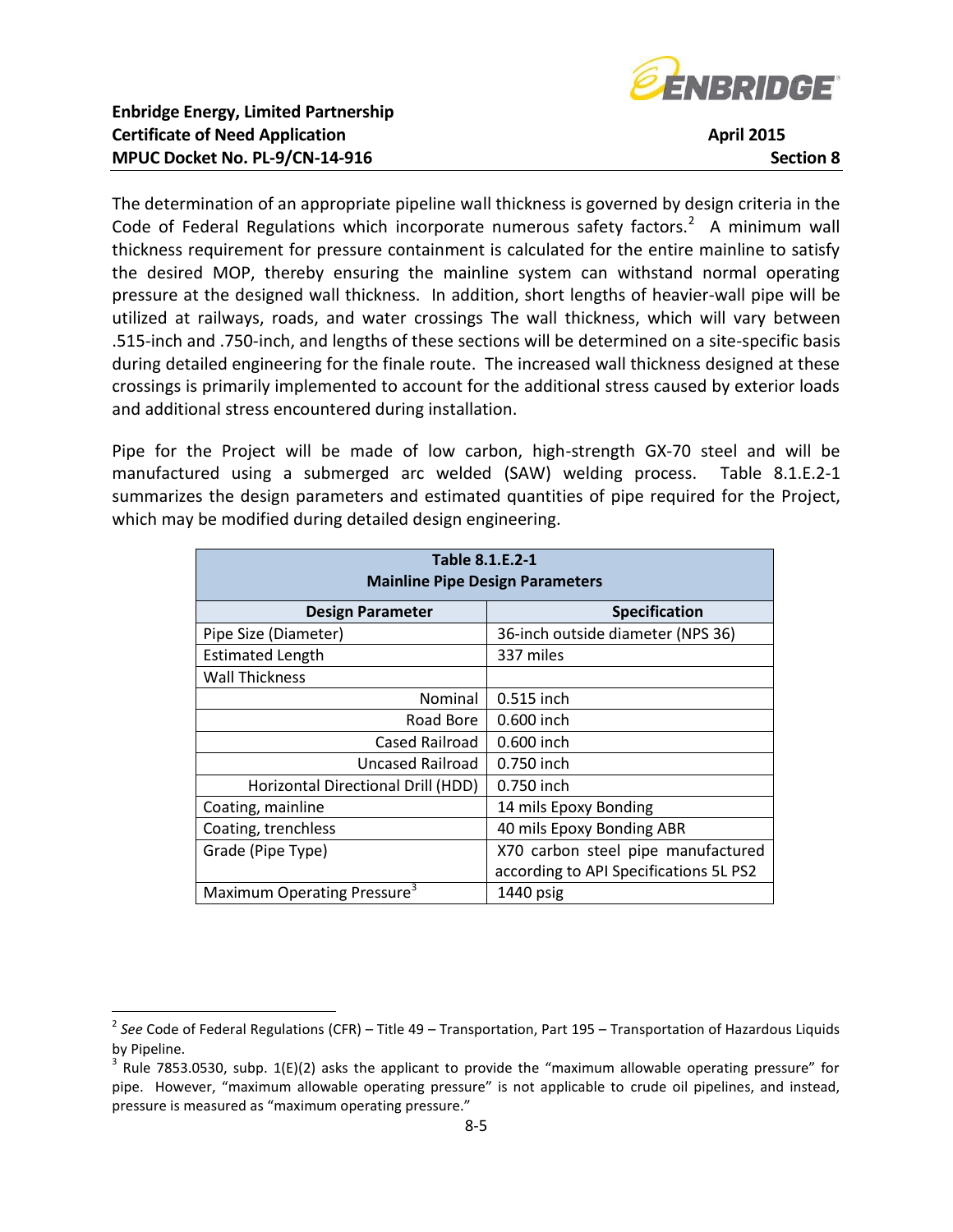

#### **Specifications for valves (diameter, American National Standards Institute rating, and maximum operating pressure):**

The valves to be installed will be 36-inch ANSI 600 weld end by weld end, full port, rising stem gate valves. These valves will be manufactured in accordance with API Standard 6D "API Specification for Steel, Gate, Plug, Ball and Check Valves for Pipeline Service." Table 8.1.E.2-2 summarizes the current design parameters of the valves, which may be modified during detailed design engineering.

| Table 8.1.E.2-2<br><b>Valve Design Parameters</b> |                                                 |  |                                   |  |
|---------------------------------------------------|-------------------------------------------------|--|-----------------------------------|--|
|                                                   | <b>Specification</b><br><b>Design Parameter</b> |  |                                   |  |
| Diameter                                          |                                                 |  | 36-inch outside diameter (NPS 36) |  |
| American                                          | National                                        |  | Standards   ANSI Class 600        |  |
| <b>Institute Rating</b>                           |                                                 |  |                                   |  |
| <b>Maximum Operating Pressure</b>                 |                                                 |  | $1440$ psig                       |  |

Enbridge conducted an Intelligent Valve Placement (IVP) analysis for the Project's Preferred Route, to ensure that the proposed valve placement complies with federal law, and the operational needs of the Enbridge Mainline System. Based on the preliminary engineering design studies, 27 mainline valves will be installed in Minnesota. Valves will be installed near major rivers, other environmentally sensitive areas, population centers, and pump stations. The number and location of the valves may change as a result of a detailed engineering study currently underway.

For further information regarding the IVP, see Section III.A.3 of the Safety Report (Appendix B).

### **3. Pump Specifications**

### **Representative pump specifications including diameter, maximum operating pressures, and maximum capacities:**

Enbridge plans to install eight pump stations as part of the Project. Table 8.1.E.3-1 provides a summary of specifications for each proposed pump station: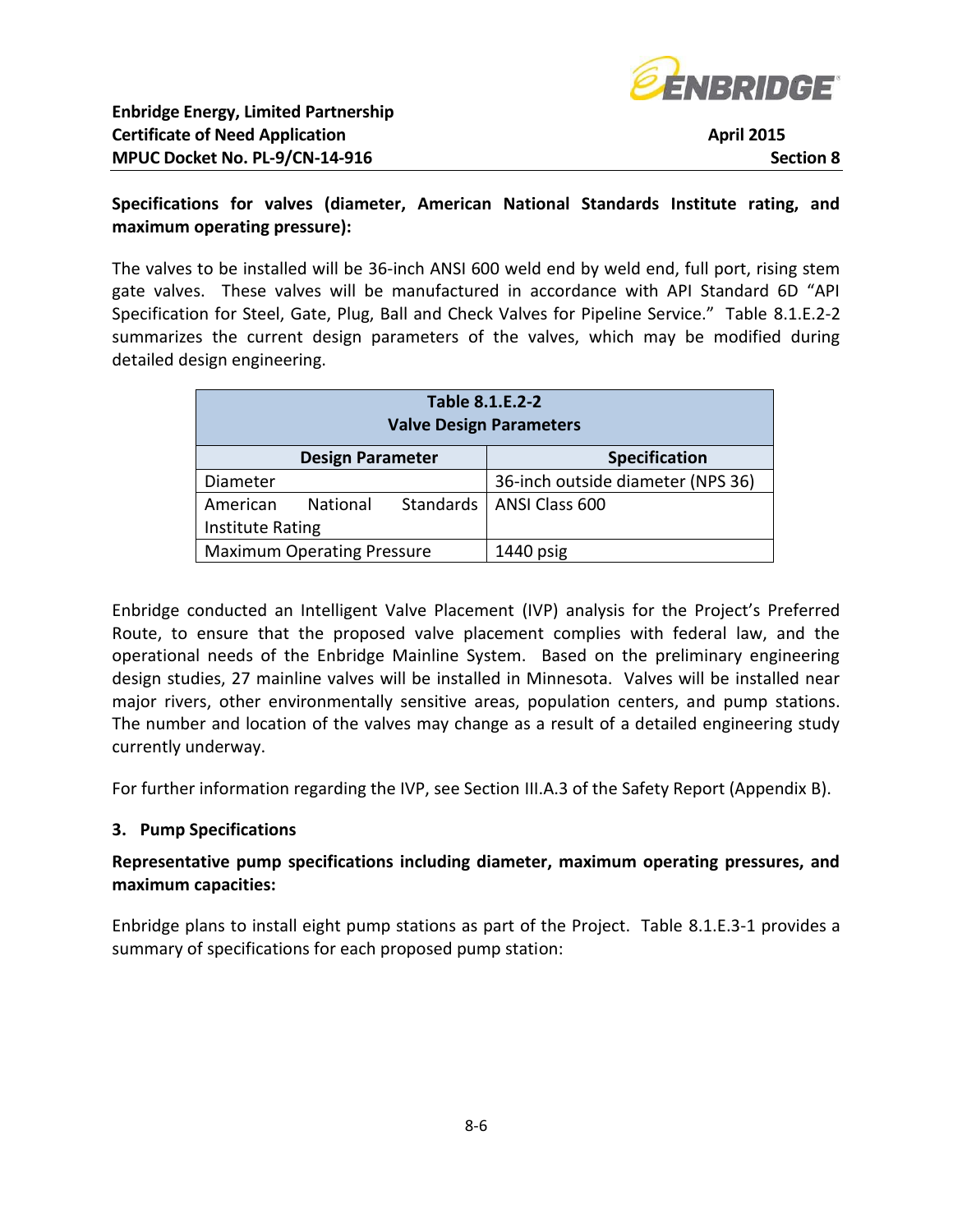

| Table 8.1.E.3-1<br>Line 3 Replacement Project Pump Station Specifications                                                                                                                                                             |                |    |       |     |                                         |
|---------------------------------------------------------------------------------------------------------------------------------------------------------------------------------------------------------------------------------------|----------------|----|-------|-----|-----------------------------------------|
| Pump<br><b>Annual</b><br><b>Maximum</b><br><b>Inlet</b><br><b>Maximum</b><br># of<br><b>Average</b><br><b>Diameter</b><br><b>Operating</b><br><b>Units</b><br>Capacity<br>(Inches)<br>Pressure*<br><b>Station</b><br>(kbpd)<br>(psig) |                |    |       |     | <b>Power Capacity</b><br>of Motors (hp) |
| Donaldson                                                                                                                                                                                                                             | 3              | 24 | 1,440 | 760 | 7000                                    |
| <b>Viking</b>                                                                                                                                                                                                                         | $\overline{2}$ | 24 | 1,440 | 760 | 7000                                    |
| Plummer                                                                                                                                                                                                                               | $\overline{2}$ | 24 | 1,440 | 760 | 7000                                    |
| Clearbrook                                                                                                                                                                                                                            | 4              | 24 | 1,440 | 760 | 7000                                    |
| <b>Two Inlets</b>                                                                                                                                                                                                                     | 3              | 24 | 1,440 | 760 | 7000                                    |
| <b>Backus</b>                                                                                                                                                                                                                         | 3              | 24 | 1,440 | 760 | 7000                                    |
| Palisade                                                                                                                                                                                                                              | 3              | 24 | 1,440 | 760 | 7000                                    |
| Cromwell                                                                                                                                                                                                                              | 3              | 24 | 1,440 | 760 | 7000                                    |
| * Pump Maximum Operating Pressure is based on design temperature of 56.5° C.                                                                                                                                                          |                |    |       |     |                                         |

#### **4. Prime Mover Specifications**

**Representative prime mover specifications including type, allowable maximum power capacity in horsepower, efficiency, allowable maximum and minimum operating temperatures, and energy requirement in Btu per barrel per mile of petroleum product pumped:**

All prime movers are 6,600 volt, three phase electrical motors, which will drive the proposed pumps. The allowable maximum power capacity of each motor is 7,000 hp. The minimum design efficiency of these motors is 96 percent at 100 percent load. They are designed to operate (both start and run) at ambient temperatures of 104°F to -40°F. The energy requirement to operate these motors is approximately 21.3 Btu/barrel/mile. This is based on an annual throughput of 760 kbpd for the 36-inch pipeline. The expected power requirement of the prime movers is shown in Table 8.3.C-1.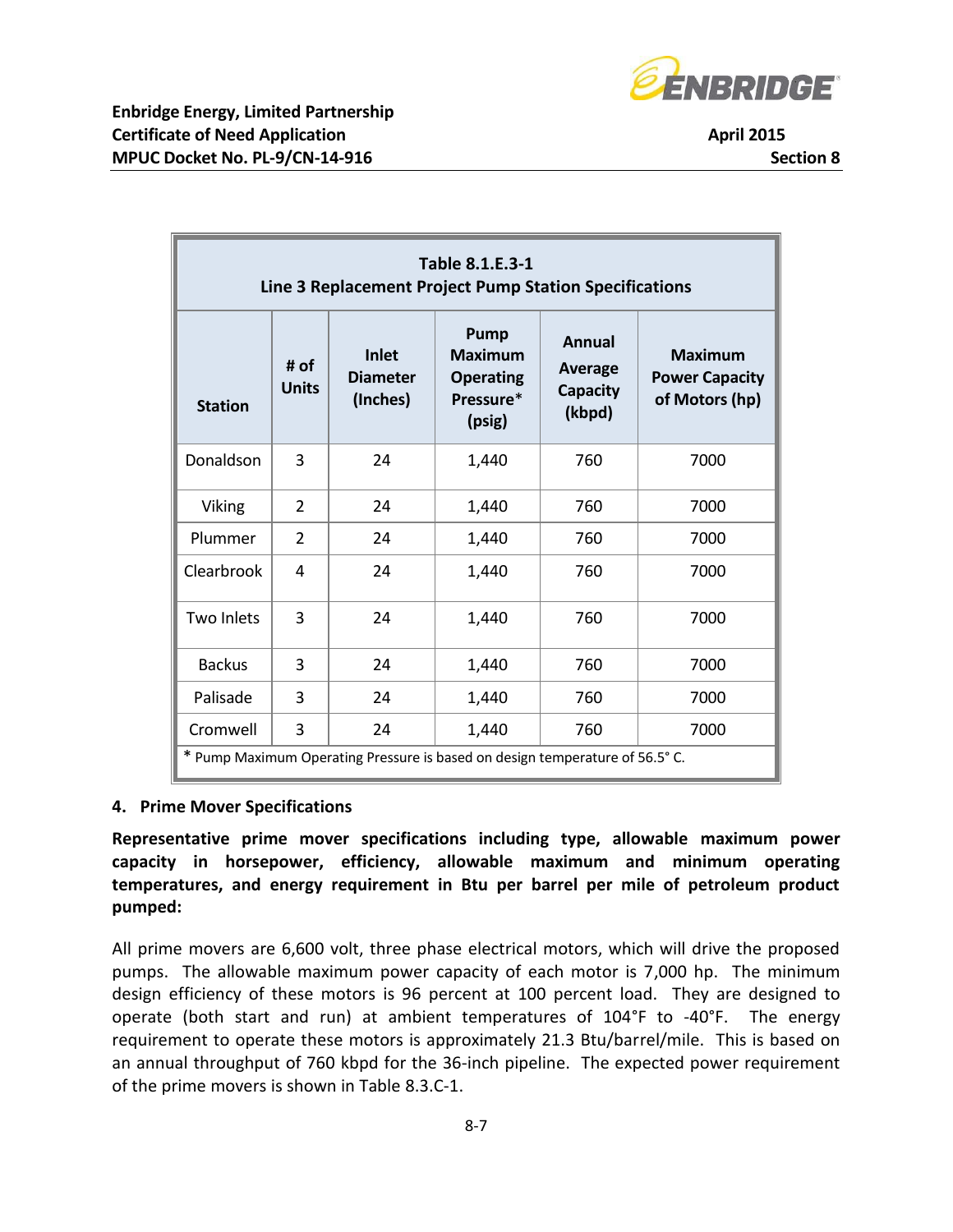

### **Subpart 2: Construction**

**The applicant shall provide the following information pertaining to the proposed construction of the facility:**

### **A. Construction Company**

#### **If known, the complete name and address of the company to be responsible for construction:**

The construction contractor will be determined by competitive bid, considering only qualified pipeline contractors.

### **B. Construction Commencement & In-Service Dates**

#### **The proposed date for commencement of construction and the proposed in-service date:**

Construction is anticipated to commence in the third quarter of 2016, pending approval of this Application from the Commission. The Project has a planned in-service date for the fourth quarter of 2017.

### **C. In-Service Date with Fully-Expedited Construction**

#### **An estimate of the in-service date if the construction were to be on a fully expedited basis:**

Enbridge expects that construction will be on a fully-expedited basis. Accordingly, under a fullyexpedited construction schedule, the Project has a planned in-service date for the fourth quarter of 2017.

### **Subpart 3: Operation**

**The applicant shall provide the following information pertaining to the operation of the proposed facility:**

### **A. Average Use of Full Design Capacity**

**The expected average percentage use of the full design capacity of the proposed facility during each of the first five years of operation:**

See Table 3.5.2-4 in Section 3 demonstrating utilization of Line 3.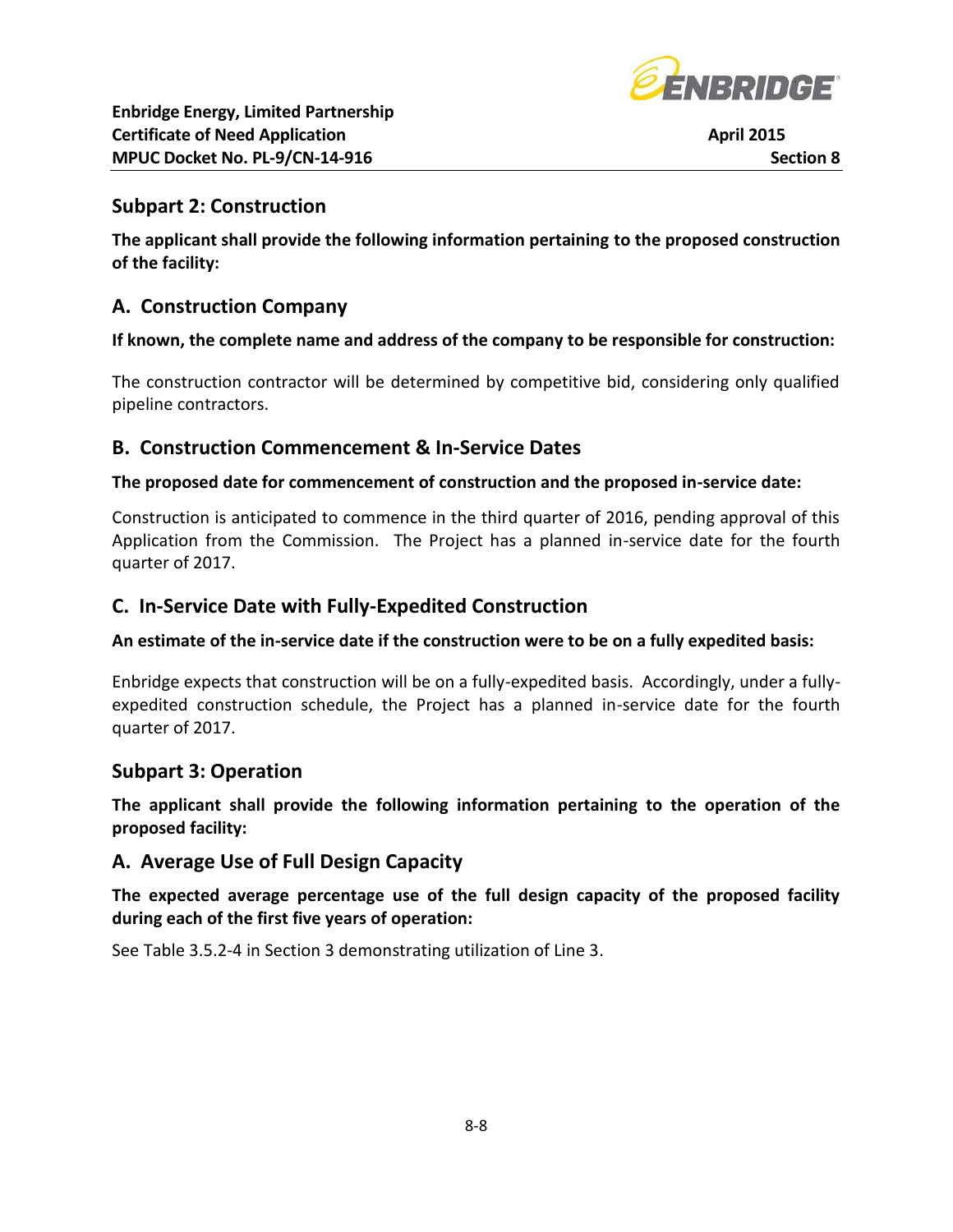

## **B. Expected MOP and Capacity of Project at Peak Demand**

**The expected maximum operating pressure and capacity of the proposed facility at peak demand:**

The Project's annual average capacity will be 760 kbpd using an MOP of 1,440 psig at the pump stations.

## **C. Expected Prime Mover Power Requirement at Each Station at Peak Demand**

### **Expected power requirement from the prime movers at each station at peak demand (in kilowatts, thousands of cubic feet per hour, or gallons per hour):**

To achieve the annual average capacity of 760 kbpd, eight new pump stations will be installed in Minnesota at the following Enbridge station sites as part of the Project. The expected power requirements from the prime movers at these stations at peak demand are:

| <b>Table 8.3.C-1</b><br><b>Power Requirement for the Prime Movers</b> |        |  |  |
|-----------------------------------------------------------------------|--------|--|--|
| <b>Power Requirement (kW)</b><br><b>Minnesota Station</b>             |        |  |  |
| Donaldson                                                             | 14,088 |  |  |
| Viking                                                                | 9,463  |  |  |
| Plummer                                                               | 9,463  |  |  |
| Clearbrook                                                            | 18,714 |  |  |
| Two Inlets                                                            | 14,088 |  |  |
| <b>Backus</b>                                                         | 14,088 |  |  |
| Palisade                                                              | 14,088 |  |  |
| Cromwell                                                              | 14,088 |  |  |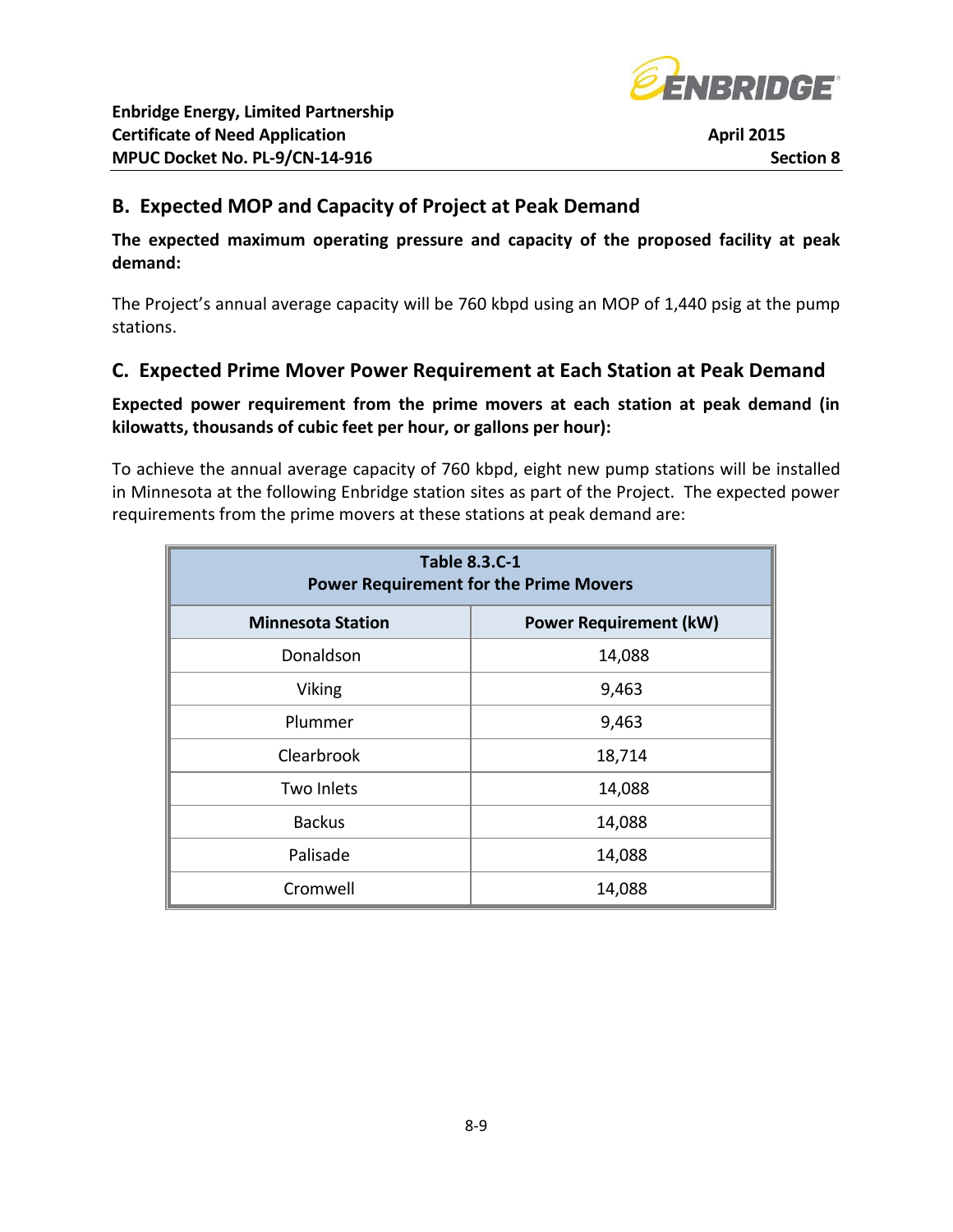

# **D. Expected Sources of Supply or Shippers of Petroleum Products**

**A list of expected sources of supply or shippers of petroleum products for transportation during the first five calendar years of operation, designated either as in-state or out-of-state, the expected dates and durations of the contracts with the 25 largest suppliers or shippers, the categories of petroleum products and quantities expected to be involved, and for sources of crude oil, the expected geographical areas of origin of the crude oil:**

On January 27, 2015, the Commission issued an order granting Enbridge's request for a partial exemption from Minnesota Rule 7853.0530, subp. 3(D), which requires, in relevant part, "the expected dates and durations of the contracts with the 25 largest suppliers or shippers." In lieu of this requirement, Enbridge is providing the sources of supply of petroleum products transported during the five most recent years (designated as either in-state or out-of-state), actual deliveries of the top twenty-five shippers on a monthly and annual basis for the past five years, and information showing shipper support for the future utilization of the proposed capacity of the Project.

The Project is designed to transport in mixed service, i.e. batches of Light and Heavy. All of the crude oil that will be transported on the Project originates outside Minnesota. The primary geographical source for the crude oil is the WCSB.

Concurrently with filing this Application, Enbridge is filing tables showing the top twenty-five shippers' verified nominations and actual deliveries on the Enbridge Mainline System to Clearbrook and downstream of Clearbrook on a monthly and annual basis for the past five years in Docket No. PL-9/CN-15-340 pursuant to the Highly Sensitive Protective Order issued by the Commission on April 13, 2015. Redacted versions of the charts are provided in Appendix G. For additional information regarding the nomination process, see Section 7.0 (Rule 7853.0510, subp. 1(C)). For information regarding shipper support for the Project, see Section 3.

### **E. Expected Recipients of Crude Oil**

**A list of expected recipients of transported petroleum products during the first five calendar years of operation, designated either as in-state or out-of-state, the expected dates and durations of the contracts with the 25 largest recipients, and the categories of petroleum products and quantities expected to be involved:**

On January 27, 2015, the Commission issued an order granting Enbridge's request for a partial exemption from Minnesota Rule 7853.0530, subp. 3(E), which requires, in relevant part, "the expected dates and durations of the contracts with the 25-largest recipients." Instead, Enbridge will provide alternative data regarding refineries directly or indirectly connected to Line 3.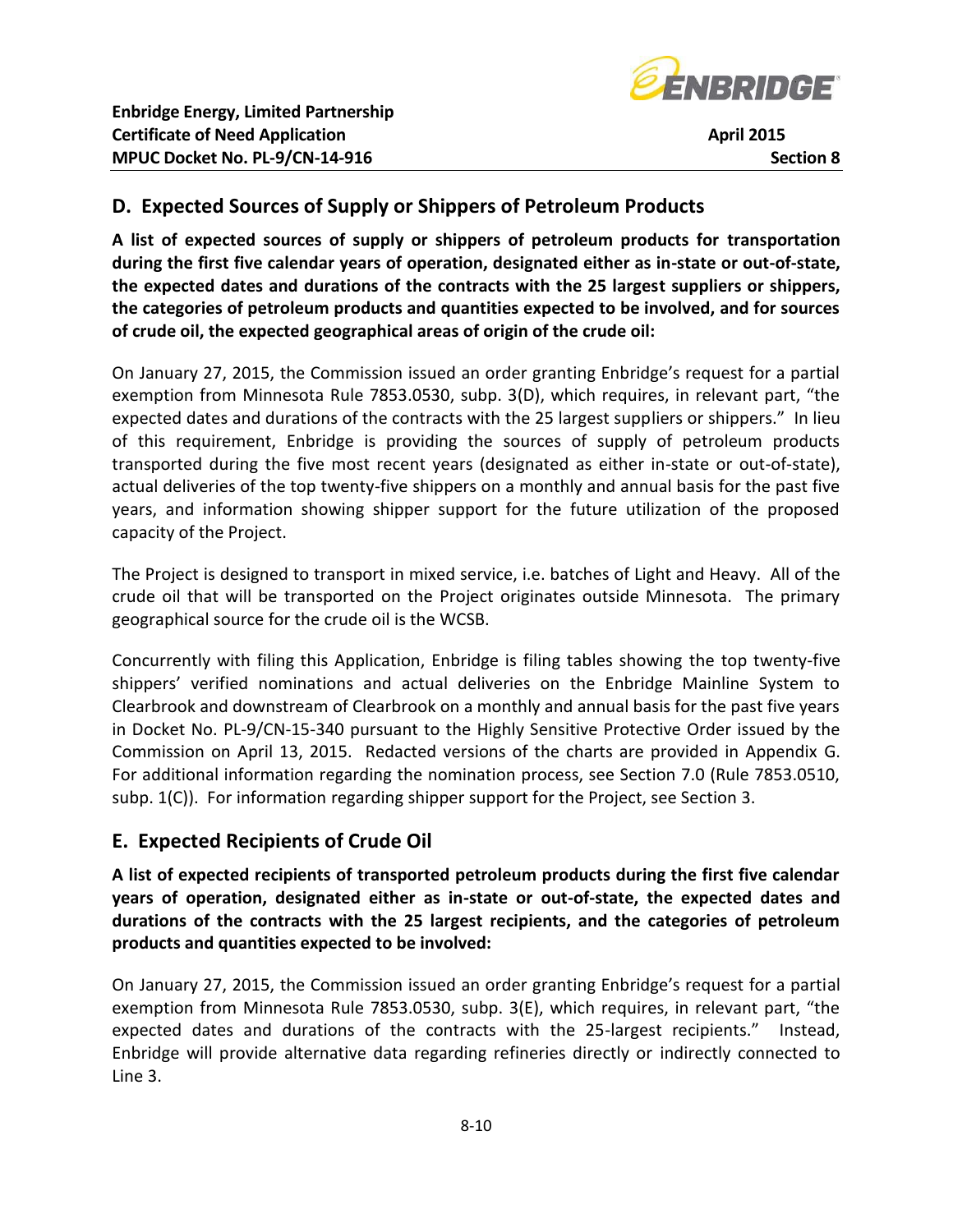

As a common carrier pipeline, the recipients of the crude oil transported by the Project could be any number of refineries that are directly or indirectly connected to the Enbridge Mainline System, just as is the case today with Line 3. See Figure 1.2-1 in Section 1 for a map of the Enbridge Mainline System. In addition, Figure 8.3.E-1 shows the complex system of pipelines and refineries in the United States and Canada, and Table 8.3.E-2 lists those refineries that are directly or indirectly connected to the Enbridge Mainline System. As a result, all of these refineries, including Flint Hills and St. Paul, are expected recipients of crude oil from the Project during the first 5 years of operations.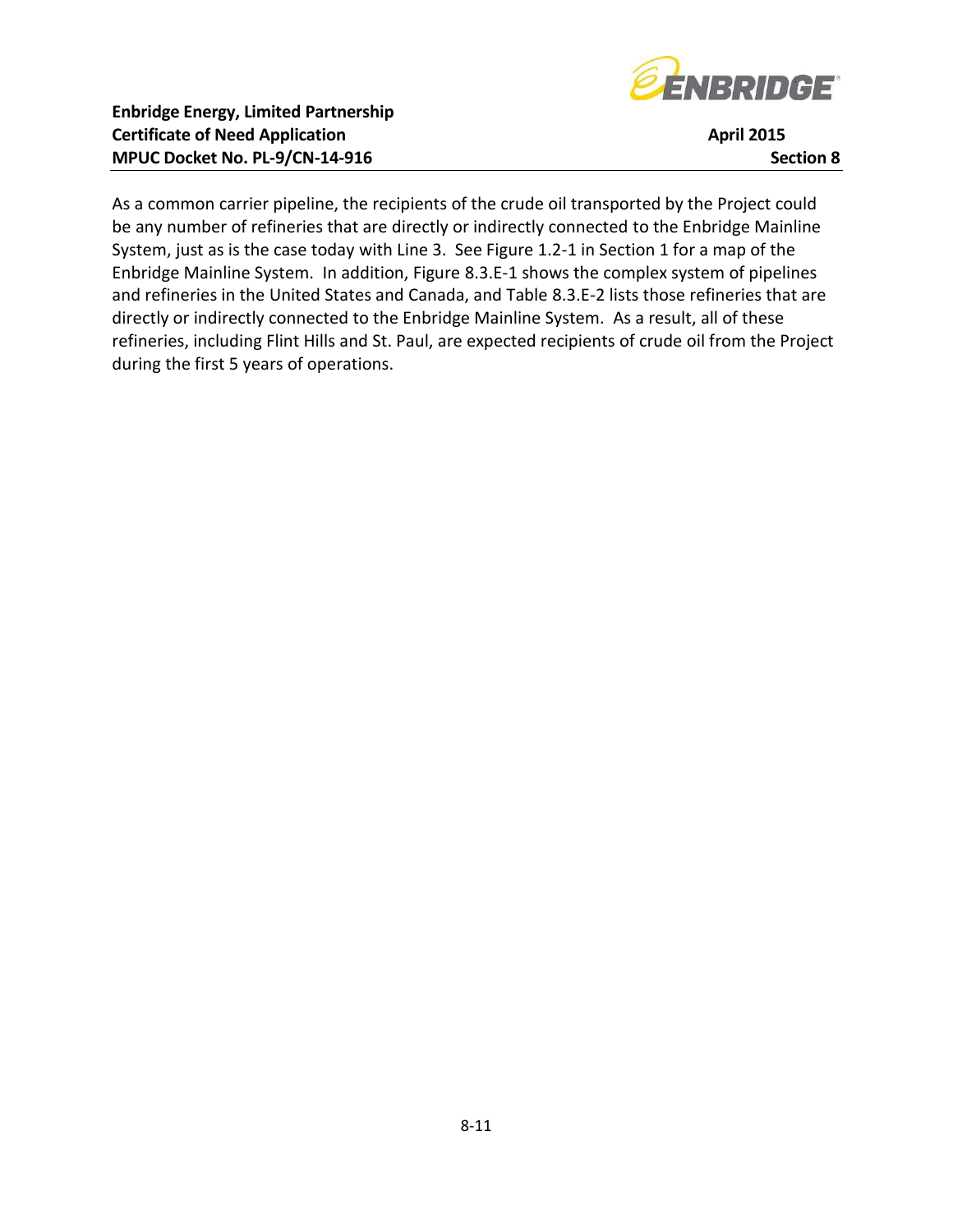



**Figure 8.3.E-1: Pipeline and Refinery Map** (A full size of this map is enclosed as Appendix J).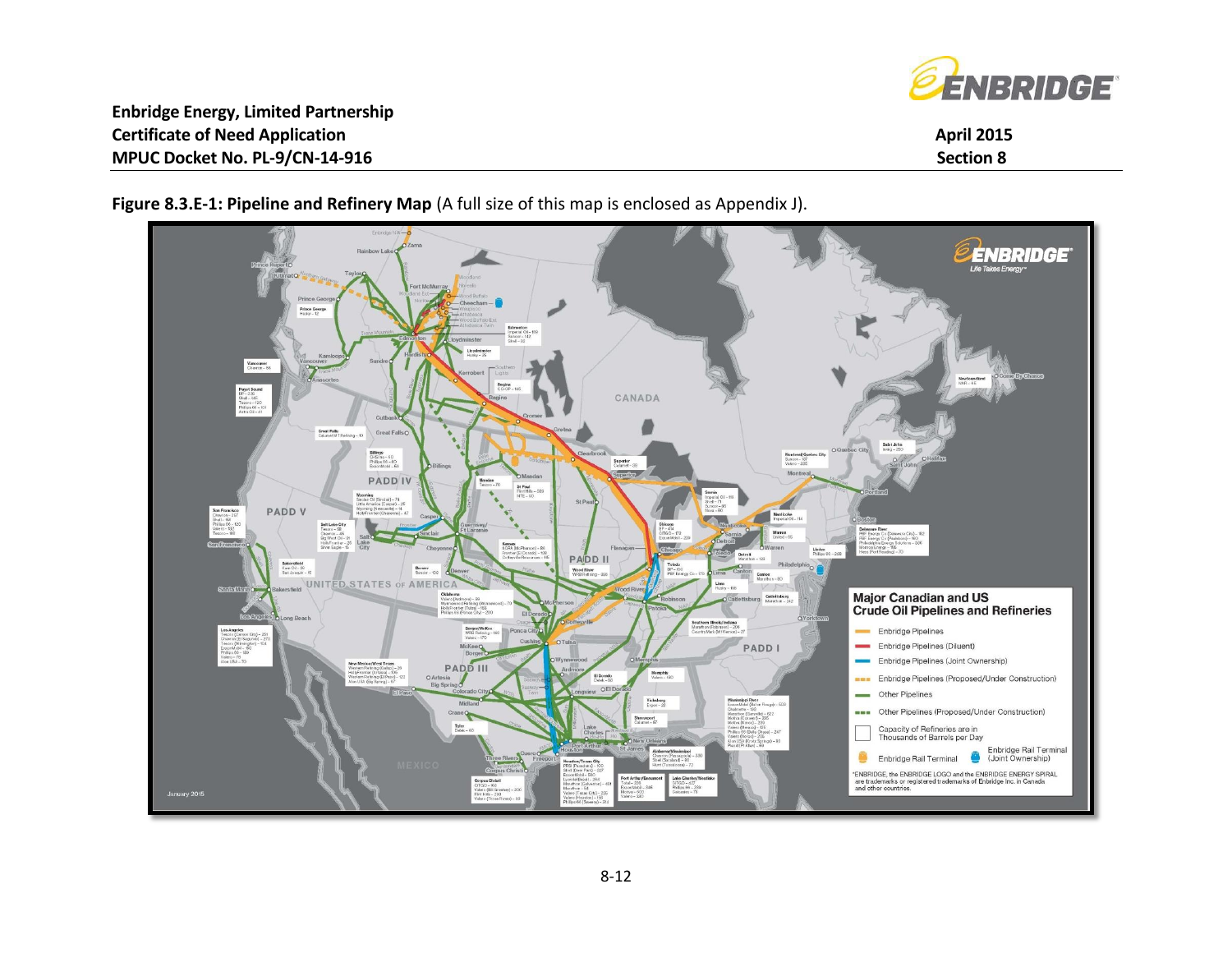

| <b>April 2015</b> |                      |  |  |  |
|-------------------|----------------------|--|--|--|
|                   | <b>Section &amp;</b> |  |  |  |

| <b>Table 8.3.E-2</b><br>Refineries Served Directly or Indirectly by Enbridge Systems |                          |                                          |                                                             |                                       |  |
|--------------------------------------------------------------------------------------|--------------------------|------------------------------------------|-------------------------------------------------------------|---------------------------------------|--|
| <b>Refinery</b>                                                                      | Location                 | <b>Capacity (barrels/day)</b>            | <b>Connected</b><br><b>Directly from</b><br><b>Enbridge</b> | <b>Connected</b><br><b>Indirectly</b> |  |
|                                                                                      |                          | <b>PADD II - Minnesota and Wisconsin</b> |                                                             |                                       |  |
| Northern Tier<br>Energy                                                              | St. Paul Park, Minnesota | 89,500                                   |                                                             | Yes                                   |  |
| Hills<br>Flint<br>Resources                                                          | Rosemount, Minnesota     | 270,000                                  |                                                             | Yes                                   |  |
| Calumet                                                                              | Superior, Wisconsin      | 38,000                                   | Yes                                                         |                                       |  |
| <b>Total</b>                                                                         |                          | 397,500                                  |                                                             |                                       |  |
|                                                                                      |                          | <b>PADD II - Illinois and Indiana</b>    |                                                             |                                       |  |
| ExxonMobil                                                                           | Joliet, Illinois         | 238,600                                  | Yes                                                         |                                       |  |
| <b>CITGO</b>                                                                         | Lemont, Illinois         | 172,000                                  | Yes                                                         |                                       |  |
| <b>BP</b>                                                                            | Whiting, Indiana         | 413,500                                  | Yes                                                         |                                       |  |
| <b>Total</b>                                                                         |                          | 824,100                                  |                                                             |                                       |  |
| PADD II - Kentucky and Southern Illinois and Indiana                                 |                          |                                          |                                                             |                                       |  |
| Marathon                                                                             | Robinson, Illinois       | 212,000                                  |                                                             | Yes                                   |  |
| <b>WRB Refining</b>                                                                  | Wood River, Illinois     | 336,000                                  |                                                             | Yes                                   |  |
| Marathon                                                                             | Catlettsburg, Kentucky   | 242,000                                  |                                                             | Yes                                   |  |
| <b>Total</b>                                                                         |                          | 790,100                                  |                                                             |                                       |  |
|                                                                                      |                          | PADD II - Michigan and Ohio              |                                                             |                                       |  |
| <b>BP-Husky</b><br>Refining                                                          | Toledo, Ohio             | 135,000                                  | Yes                                                         | Yes                                   |  |
| <b>PBF Energy</b>                                                                    | Toledo, Ohio             | 160,000                                  |                                                             | Yes                                   |  |
| Marathon                                                                             | Detroit, Michigan        | 123,000                                  | Yes                                                         | Yes                                   |  |
| Marathon                                                                             | Canton, Ohio             | 80,000                                   |                                                             | Yes                                   |  |
| Husky                                                                                | Lima, Ohio               | 155,000                                  |                                                             | Yes                                   |  |
| <b>Total</b>                                                                         |                          | 653,000                                  |                                                             |                                       |  |
| PADD I - Pennsylvania                                                                |                          |                                          |                                                             |                                       |  |
| United<br>Refining                                                                   | Warren, Pennsylvania     | 65,000                                   |                                                             | Yes                                   |  |
| <b>Ontario</b>                                                                       |                          |                                          |                                                             |                                       |  |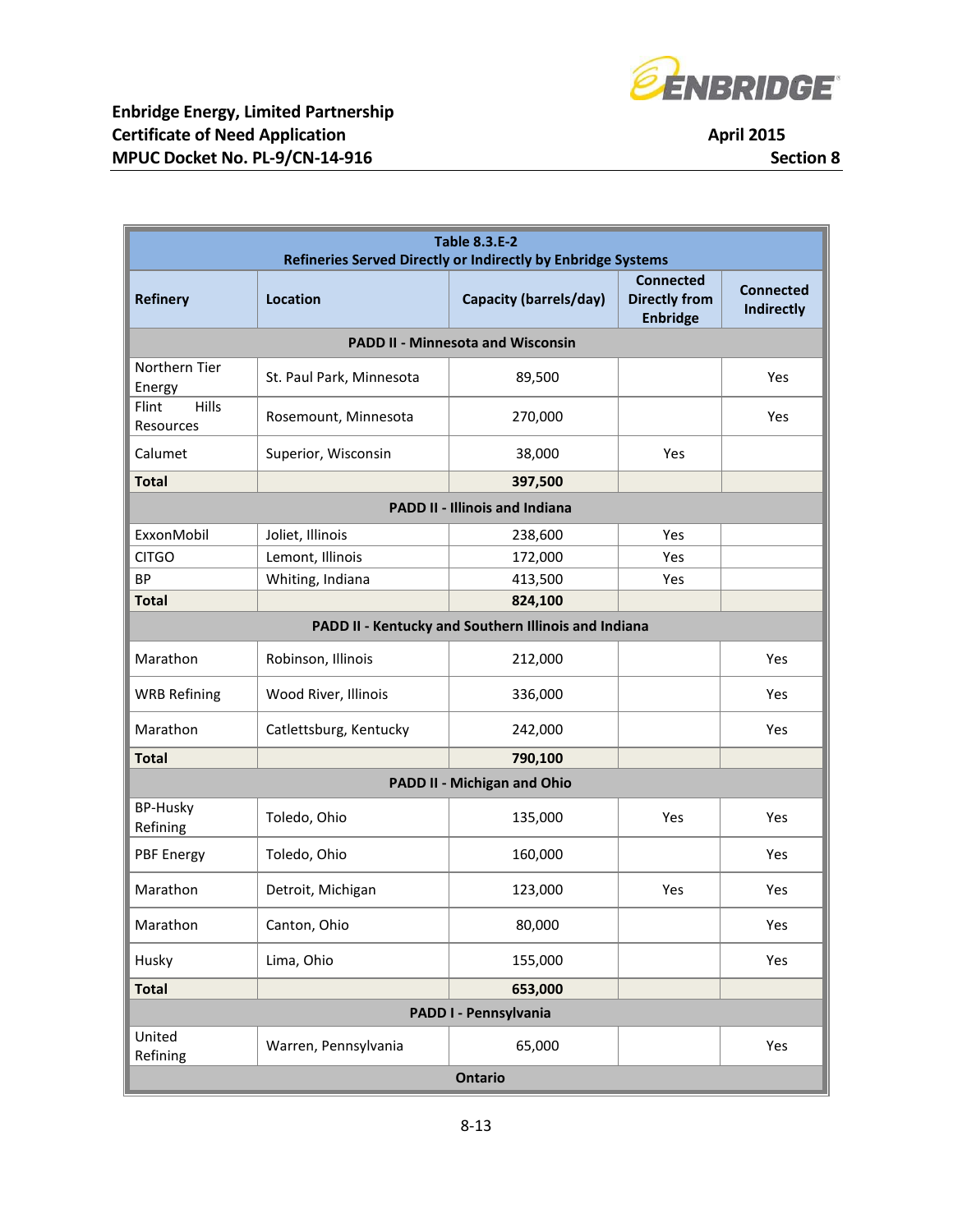

| <b>Table 8.3.E-2</b><br>Refineries Served Directly or Indirectly by Enbridge Systems |                      |                                            |                                                             |                                       |  |  |  |
|--------------------------------------------------------------------------------------|----------------------|--------------------------------------------|-------------------------------------------------------------|---------------------------------------|--|--|--|
| <b>Refinery</b>                                                                      | <b>Location</b>      | <b>Capacity (barrels/day)</b>              | <b>Connected</b><br><b>Directly from</b><br><b>Enbridge</b> | <b>Connected</b><br><b>Indirectly</b> |  |  |  |
| Imperial Oil                                                                         | Nanticoke, Ontario   | 113,500                                    | Yes                                                         |                                       |  |  |  |
| Imperial Oil                                                                         | Sarnia, Ontario      | 119,000                                    | Yes                                                         |                                       |  |  |  |
| Shell Canada                                                                         | Corunna, Ontario     | 77,000                                     | Yes                                                         |                                       |  |  |  |
| Suncor                                                                               | Sarnia, Ontario      | 85,000                                     | Yes                                                         |                                       |  |  |  |
| Chemicals<br>Nova<br>(Canada)                                                        | Corunna, Ontario     | 80,000                                     | Yes                                                         |                                       |  |  |  |
| <b>Total</b>                                                                         |                      | 474,500                                    | Yes                                                         |                                       |  |  |  |
|                                                                                      |                      | <b>PADD III - Cushing</b>                  |                                                             |                                       |  |  |  |
| <b>CVR Energy</b>                                                                    | Coffeyville, Kansas  | 115,000                                    | Yes                                                         |                                       |  |  |  |
| <b>WRP Refining</b>                                                                  | Borger, Texas        | 146,000                                    |                                                             | Yes                                   |  |  |  |
| Phillips 66                                                                          | Ponca City, Oklahoma | 200,000                                    |                                                             | Yes                                   |  |  |  |
| HollyFrontier                                                                        | El Dorado, Kansas    | 138,000                                    | Yes                                                         |                                       |  |  |  |
| <b>NCRA</b>                                                                          | McPherson, Kansas    | 86,000                                     | Yes                                                         |                                       |  |  |  |
| HollyFrontier                                                                        | Tulsa, Oklahoma      | 155,300                                    | Yes                                                         |                                       |  |  |  |
| Valero                                                                               | Ardmore, Oklahoma    | 86,000                                     |                                                             | Yes                                   |  |  |  |
| Valero                                                                               | Sunray, Texas        | 156,000                                    |                                                             | Yes                                   |  |  |  |
| <b>CVR Energy</b>                                                                    | Wynnewood, Oklahoma  | 70,000                                     |                                                             | Yes                                   |  |  |  |
| HollyFrontier                                                                        | Artesia, New Mexico  | 105,000                                    |                                                             | Yes                                   |  |  |  |
| <b>Total</b>                                                                         |                      | 1,257,300                                  |                                                             |                                       |  |  |  |
|                                                                                      |                      | <b>PADD III - United States Gulf Coast</b> |                                                             |                                       |  |  |  |
| PRSI                                                                                 | Pasadena, Texas      | 100,000                                    | Yes                                                         |                                       |  |  |  |
| Deer Park<br>Refining                                                                | Deer Park, Texas     | 327,000                                    | Yes                                                         |                                       |  |  |  |
| ExxonMobil                                                                           | Baytown, Texas       | 560,500                                    | Yes                                                         |                                       |  |  |  |
| Lyondell Basell                                                                      | Houston, Texas       | 263,800                                    | Yes                                                         |                                       |  |  |  |
| Phillips 66                                                                          | Sweeny, Texas        | 247,000                                    | Yes                                                         |                                       |  |  |  |